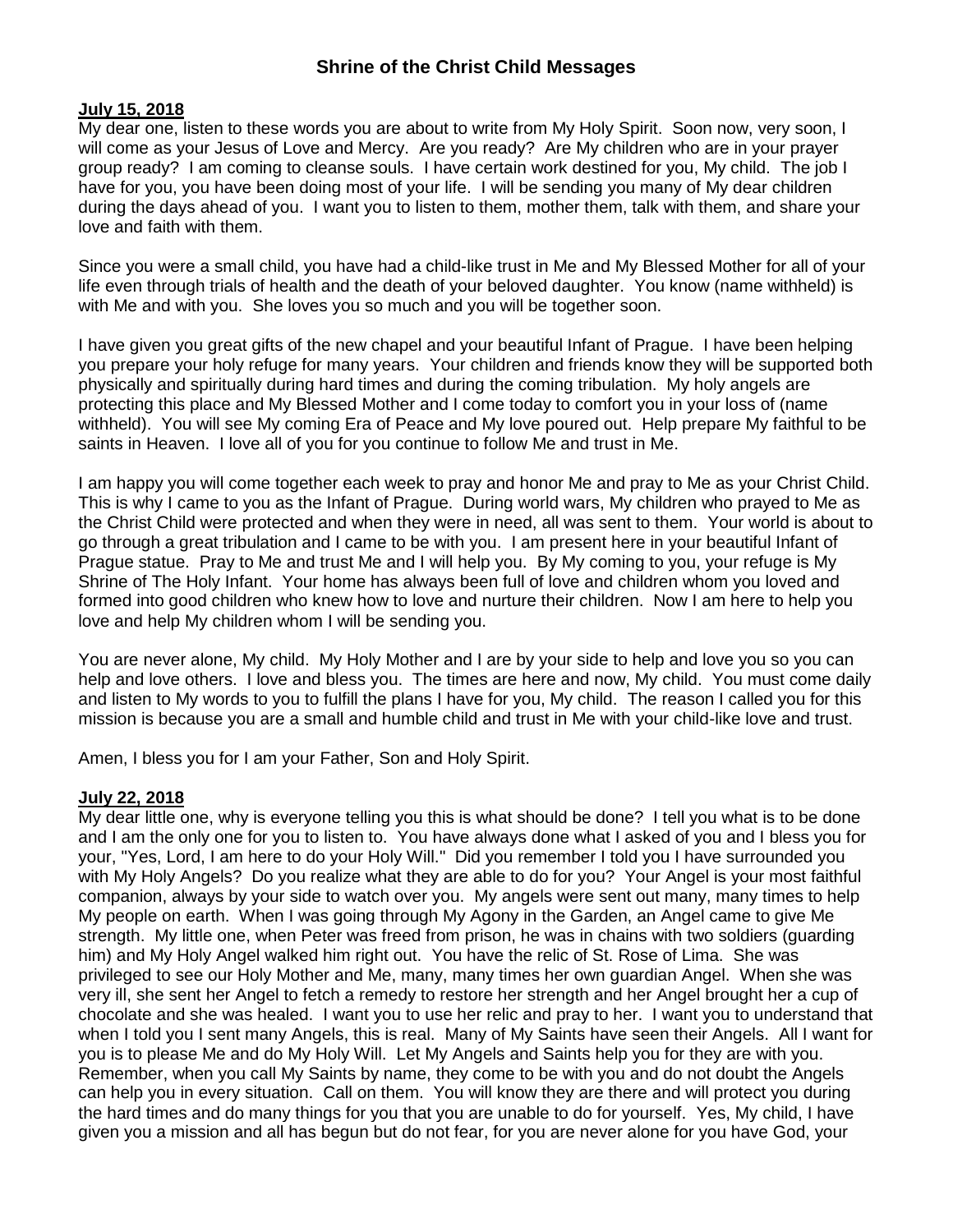# **Shrine of the Christ Child Messages**

Father, watching over you. You have your Jesus of Love and Mercy, My Holy Mother is by your side, and My Holy Angels and Holy Saints are ready. Just call on them. Pray with them and know all is real for they were sent to you by My Holy and Divine Will. Take more time to know each one and you will know when they are present with you. This is My gift and blessing because it is My Holy Will to help you. So, do not fear, My little one, all will be done and evil will be destroyed forever. Have faith and believe in My Holy words to you. Amen, I bless you for I am your God and Father, Son, and Holy Spirit.

### **July 23, 2018**

From the Blessed Mother: My dear, dear, children, I am so proud of My little children as you offer up your prayers. I am here with you. Each and every prayer is full of love and devotion for My Holy Son and I, your Holy Mother. Each one of you are helping each time you pray to crush evil. Satan knows how short his time is and he wants nothing more than to attack each one to bring you away from your faith. But, My dear ones, continue on. You have answered My call and all these years you have received crosses and trials, yet here you are gathered in prayer. My dear ones, your prayers are more precious than gold and each time you are surrounded by your Angels and Holy Saints. My Son and I come to be with you and you have formed a unity of strength and courage to go on and each prayer brings you closer to the New Heaven and Earth, I have told you about for many years. Continue on, My little ones, for this path leads to your days of complete joy and happiness forevermore. I am your Mother, given to you by My Holy Son. I called and each one answered that call and I am so proud of My dear little children.

I love and bless you, in the name of your Father, Son and Holy Spirit. Amen

#### **July 24, 2018**

My little one, the days are passing so quickly and each day I send another sign. Do My children not see the storms, flash floods, volcanoes and earthquakes? Do they understand the weather is always changing? Wake up, open your eyes, you are living what is written in your Bible. But, remember, you are not orphans nor are you forgotten. God, your Father, sacrificed His only begotten Son for your sakes. Just think how much He loves you. Each soul is unique and it carries with it the voice of God. Know God, your Father, the Son and Holy Spirit, and your Holy Mother are always with you. Sit in silence and feel Our presence. It is My Holy Will to help you. So, do not fear, little one, all will be done and evil will be destroyed forever. Have faith and believe in My Holy words to you. Amen. I bless you, for I am your God and Father, Son, and Holy Spirit.

### **July 25, 2018**

I came today to tell you how proud I am of each one of you. You are My devoted ones chosen to live in these days. I have come to many places many times to tell My children to pray, pray, pray. Your world is full of evil and as a good Mother who cares for Her children, I want to protect you. Prayer, my dear ones, is the answer. If you could see the days ahead of you, you would understand that the most important matter of all is your Holy Soul. The world you live in is passing. My children, God your Father created you for eternal life with Him forever. Let the world and all of its evil and materialism go. All that matters is your faith that you have been blessed with. I am no longer appearing on Earth but I am with you each and every day as is Jesus. We love you and you are never alone. Come to us. I am calling each child and I am always listening to your prayers. If you knew how precious each child is and how much God your Father loves and cherishes each one, you would cry tears of joy. You cannot imagine what your Father has waiting for each child that comes to Him out of love. My little ones, continue on in prayer and trust, no matter what happens around you. Remember, by the death of My Holy Son on His cross, all sins are forgiven when you come to confession and give Him your heart. The days are passing and soon you will see your Jesus of Love and Mercy. By your devotion and prayers, you will be ready. I am here to encourage you to make yourself ready by confession and Holy Mass. To receive My Son in the state of grace, you become part of Him and if you could understand how your soul is radiated with graces, you would be so happy. So, listen to your Mother, My children, I am here to call you once again for you are My dear, dear children and I bless each one, In the name of the Father, Son, and Holy Spirit.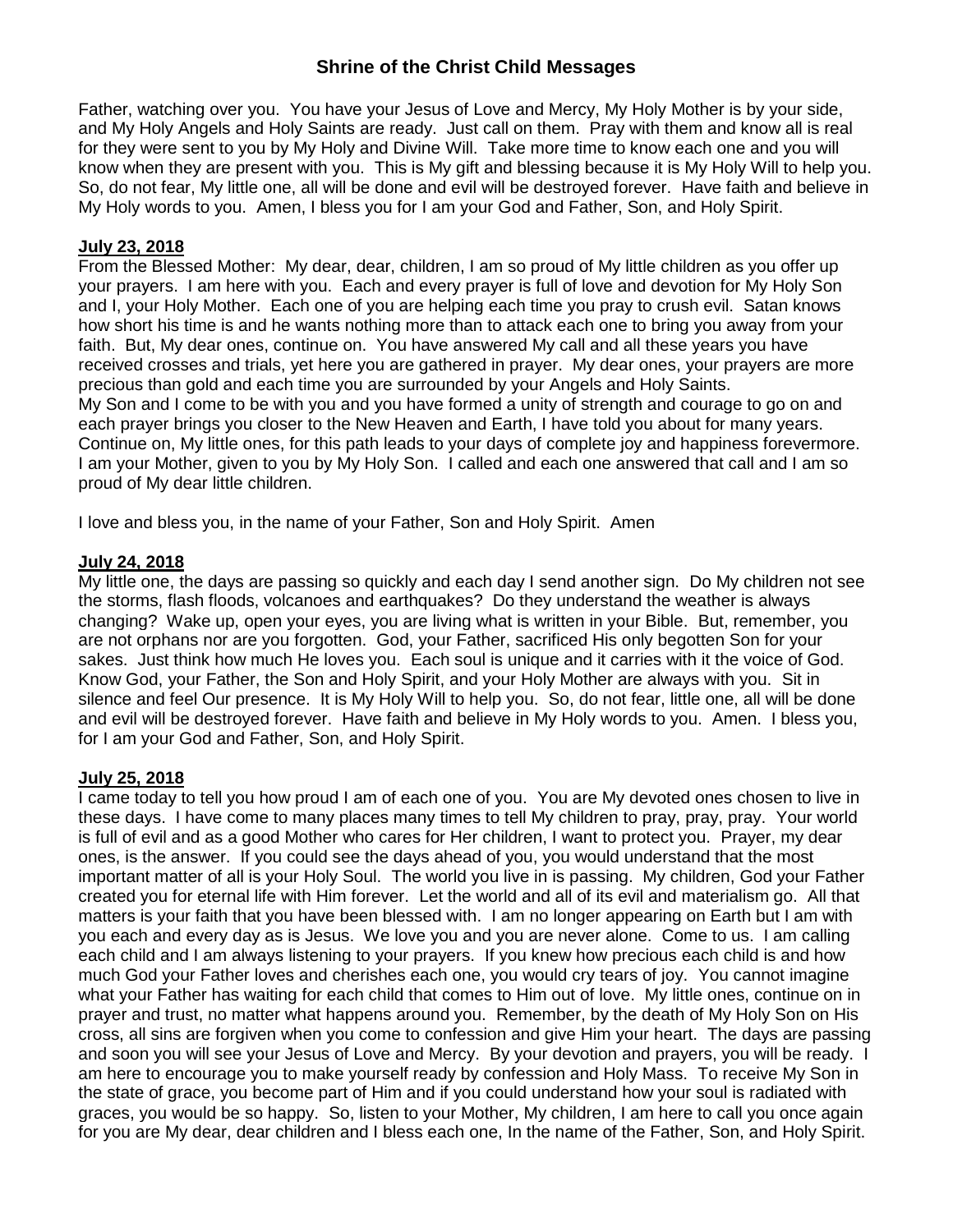### (undated)

My dear ones, I am here with you as you pray. I know you and I know each and every thought, deed, and action. I know what you think before you do. Do you realize who you are? You are the ones who will uphold My Holy Church and its teachings, for you know them and believe in them and you live them. You were chosen for these times on earth before you were born. Yes, you are living in the days you are told about in your Bible. Look at the signs around you, they have all been foretold. My Earth shakes from Evil, the weather is telling you each day. Open your eyes. Evil is so widespread now. Most people don't see evil as evil anymore. All are suffering now in different ways. But do not fear, My dear ones, for these times must come. And, believe I am coming to My children and this time they will all know what evil is and they will all know what each one has done and why. But, they will also know how much they are loved and each one will be able to choose good or evil themselves and they will know who I am! And sin is still sin! And, when they come to me with open hearts, they will receive My Love and Mercy forevermore. Yes, you will experience this soon. So continue to believe in your holy faith and know I love you and I am coming and you shall never cry another tear or suffer another pain. You will be reunited with all your loved ones and your hearts will be full of love, joy and peace with Me forever. I love and bless each one for I am always with you. Amen, I bless each one with My Holy Cross upon you and I am your Jesus and would die on My cross for each one to have you as My own forever, for I am your Father, Son, and Holy Spirit.

### **July 30, 2018**

My little one, come sit with Me, be with Me, for I have so much to share with you. Allow My Glory to penetrate your entire being. Trust Me enough to let Me guide you through each day so you may accomplish My purpose for you. Let Me be the one to empower you to live in a supernatural way depending on Me. The times are here and now that I have been preparing you for and many circumstances may arise that you are unable to handle but you must trust in Me and refuse to worry for I am your strength and courage. Do not worry about tomorrow. Only live one day at a time. Open your eyes; I am nearer than you think. The more you are aware of My presence, the safer you will feel and then you will be able to help My children. I want you to live in the present moment with Me. Do not worry about what the future may bring. Just concentrate on trusting Me and remember I go with you each day and I can bring you through every situation you may encounter. I am in charge of your life and no matter what may happen, focus on My presence with you and give everything to Me and talk to Me about everything and this is how I will work through you.

Satan's favorite weapon is fear, little one. But when you live in My presence and trust in Me, you will not fear and be able to do everything with Me. For I am always with you and will not leave you. Only you can leave Me and our companionship together. The reality of My presence with you will make you stronger and My presence enables you to face each day with confidence. Remember, My child, I live in you. Rejoice in Me, your Savior, no matter what trials and tribulations you may face, for I am your refuge and your strength to come through each day. I love and bless you for I am your Father, Son, and Holy Spirit.

## **July 31, 2018**

My dear little one, watch and be ready. Continue to go to confession and receive My Holy Eucharist. Let your whole life be a life of prayer. Allow Me to be a part of all your activities. You have been blessed and given graces to endure the trials that have come to you. I am always with you. I have told you to let go of your attachment of worldly goods. My faithful will receive all their needs from Almighty God, their Father. Every child will experience My Warning. Never before in history have such graces been given. Each one will be given an opportunity to repent and each one will know I am God and I truly exist; Father, Son and Holy Spirit.

Many natural disasters have and will continue. I know it is hard to see all that is going on in the world and also in My Holy Church that you love so much. You see the signs of your times and you prepare by